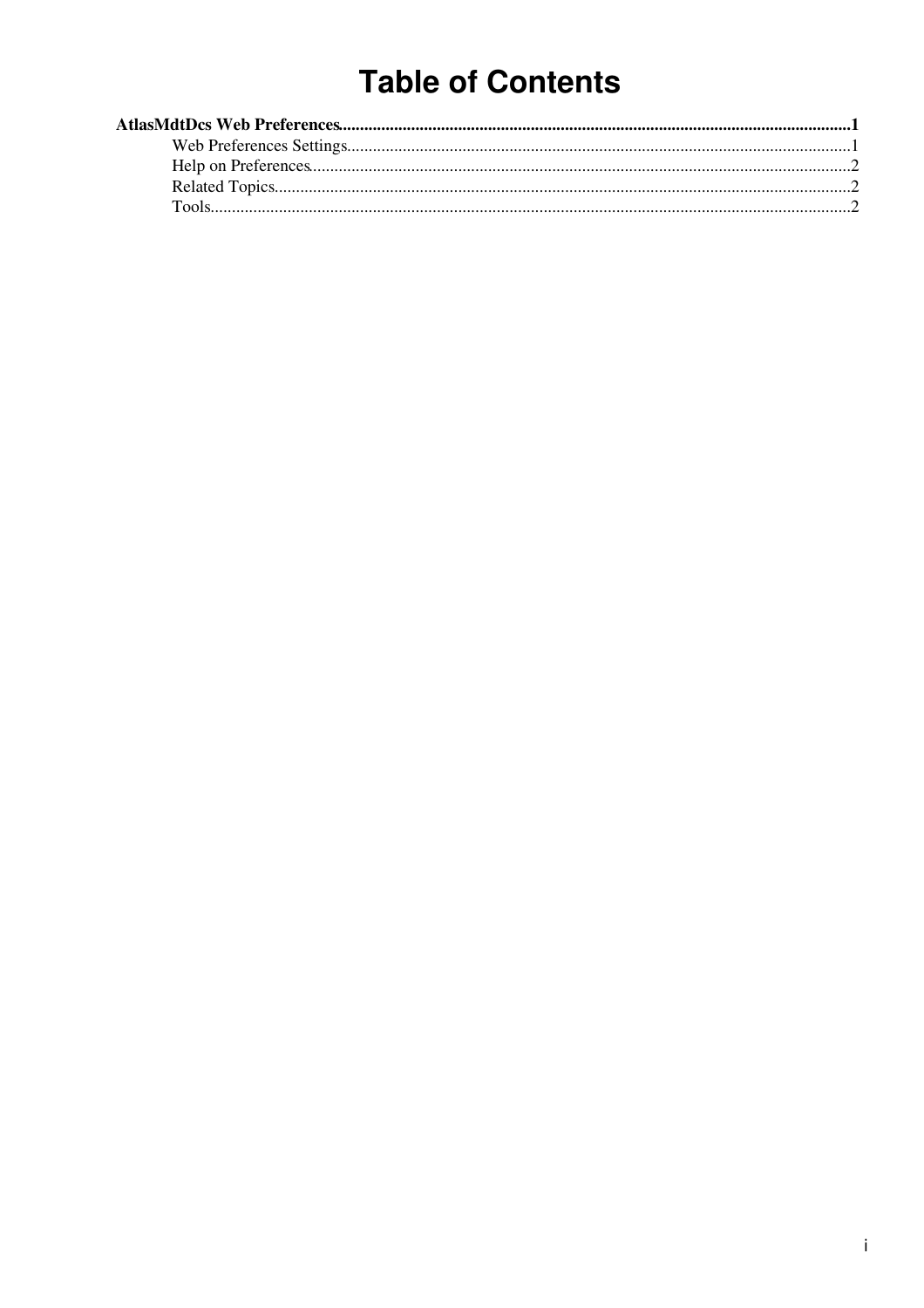# <span id="page-1-0"></span>**AtlasMdtDcs Web Preferences**

The following settings are *web preferences* of the [AtlasMdtDcs](https://twiki.cern.ch/twiki/bin/view/AtlasMdtDcs/WebHome) web. These preferences overwrite the *site-level preferences* in [TWiki.TWikiPreferences](https://twiki.cern.ch/twiki/bin/view/TWiki/TWikiPreferences) and [Main.TWikiPreferences,](https://twiki.cern.ch/twiki/bin/view/Main/TWikiPreferences) and can be overwritten by *user preferences* (your personal topic, eg: [TWikiGuest](https://twiki.cern.ch/twiki/bin/view/Main/TWikiGuest) in the [Main](https://twiki.cern.ch/twiki/bin/view/Main/WebHome) web).

### <span id="page-1-1"></span>**Web Preferences Settings**

These settings override the defaults for this web only. See [full list of defaults with explanation.](https://twiki.cern.ch/twiki/bin/view/TWiki/TWikiPreferences#DefaultWebPreferences) Many of the settings below are commented out. Remove the # sign to enable a local customisation.

- List of topics of the AtlasMdtDcs web:
	- ♦ #Set WEBTOPICLIST = [Changes](https://twiki.cern.ch/twiki/bin/view/AtlasMdtDcs/WebChanges) | [Index](https://twiki.cern.ch/twiki/bin/view/AtlasMdtDcs/WebIndex) | [Search](https://twiki.cern.ch/twiki/bin/view/AtlasMdtDcs/WebSearch) | Go

#### #DDDDDD

- Web-specific background color: (Pick a lighter one of the [StandardColors\)](https://twiki.cern.ch/twiki/bin/view/TWiki/StandardColors).
	- ♦ Set WEBBGCOLOR = #DDDDDD
	- ♦ *Note:* This setting is automatically configured when you create a web
- Image, URL and alternate tooltip text of web's logo. *Note:* Don't add your own local logos to the [TWikiLogos](https://twiki.cern.ch/twiki/bin/view/TWiki/TWikiLogos) topic; create your own logos topic instead.
	- ♦
	- #Set WEBLOGOIMG =  $\swarrow$
	- $\triangleq$  #Set WEBLOGOURL =<http://www.cern.ch>
	- $\triangle$  #Set WEBLOGOALT = CERN
- List this web in the [SiteMap](https://twiki.cern.ch/twiki/bin/view/TWiki/SiteMap). If you want the web listed, then set SITEMAPLIST to on, do not set NOSEARCHALL, and add the "what" and "use to..." description for the site map. Use links that include the name of the web, i.e. AtlasMdtDcs.Topic links.

*Note:* Unlike other variables, the setting of SITEMAPLIST is **not** inherited from parent webs. It has to be set in **every** web that is to be listed in the [SiteMap](https://twiki.cern.ch/twiki/bin/view/TWiki/SiteMap)

- $\triangle$  Set SITEMAPLIST = on
- $\triangle$  Set SITEMAPWHAT =
- ♦ Set SITEMAPUSETO =
- ♦ *Note:* Above settings are automatically configured when you create a web
- Exclude web from a web="all" search: (Set to on for hidden webs).
	- $\triangle$  Set NOSEARCHALL =
	- ♦ *Note:* This setting is automatically configured when you create a web
- Prevent automatic linking of [WikiWords](https://twiki.cern.ch/twiki/bin/view/TWiki/WikiWord) and acronyms (if set to on); link WikiWords (if empty); can be overwritten by web preferences:
	- $\triangleq$  #Set NOAUTOLINK =
	- ◆ *Note*: You can still use the [[...][...]] syntax to link topics if you disabled WikiWord linking. The <noautolink> ... </noautolink> syntax can be used to prevents links within a block of text.
- Default template for **new topics** for this web:
	- [WebTopicEditTemplate](https://twiki.cern.ch/twiki/bin/edit/AtlasMdtDcs/WebTopicEditTemplate?topicparent=AtlasMdtDcs.WebPreferences;nowysiwyg=1): Default template for new topics in this web. (Site-level is used if ♦ topic does not exist)
	- ♦ [TWiki.WebTopicEditTemplate:](https://twiki.cern.ch/twiki/bin/view/TWiki/WebTopicEditTemplate) Site-level default topic template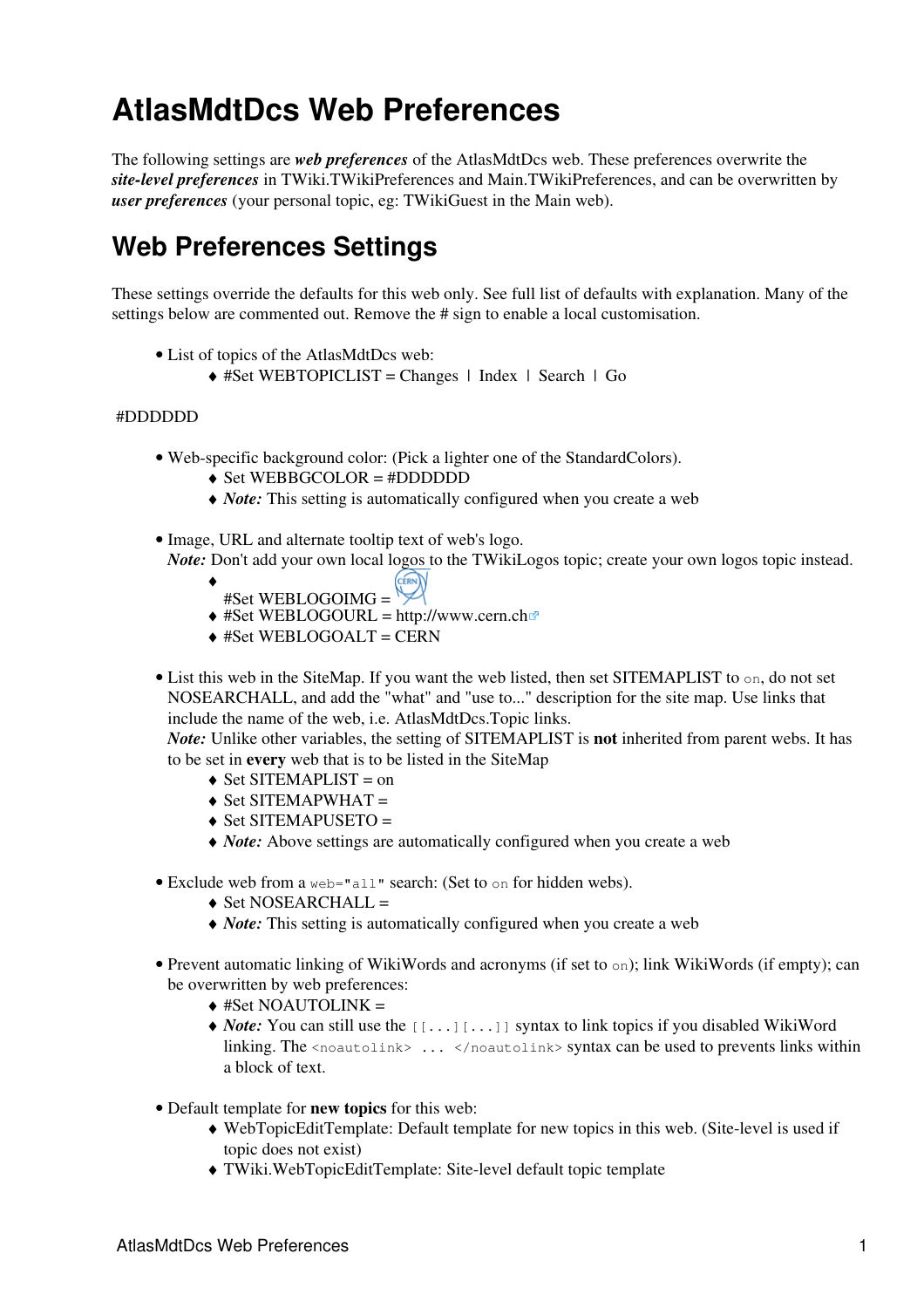- Comma separated list of **forms** that can be attached to topics in this web. See [TWikiForms](https://twiki.cern.ch/twiki/bin/view/TWiki/TWikiForms) for more information.
	- $\triangleleft$  Set WEBFORMS =
- Users or groups who *are not* / *are* allowed to *view* / *change* / *rename* topics in the AtlasMdtDcs web: (See [TWikiAccessControl\)](https://twiki.cern.ch/twiki/bin/view/TWiki/TWikiAccessControl). Remove the # to enable any of these settings. Remember that an empty setting is a valid setting; setting DENYWEBVIEW to nothing means that anyone can view the web.
	- $\triangle$  Set DENYWEBVIEW =
	- $\triangle$  Set ALLOWWEBVIEW =
	- $\triangle$  Set DENYWEBCHANGE =
	- $\triangle$  Set ALLOWWEBCHANGE =
	- $\triangle$  Set DENYWEBRENAME =
	- $\triangle$  Set ALLOWWEBRENAME =
- Users or groups allowed to change or rename this WebPreferences topic: (e.g., [TWikiAdminGroup\)](https://twiki.cern.ch/twiki/bin/view/Main/TWikiAdminGroup)
	- ♦ Set ALLOWTOPICCHANGE = [TWikiAdminGroup](https://twiki.cern.ch/twiki/bin/view/Main/TWikiAdminGroup)
	- ♦ Set ALLOWTOPICRENAME = [TWikiAdminGroup](https://twiki.cern.ch/twiki/bin/view/Main/TWikiAdminGroup)
- Web preferences that are **not** allowed to be overridden by user or topic preferences:
	- Set FINALPREFERENCES = NOSEARCHALL, ATTACHFILESIZELIMIT, ♦ WIKIWEBMASTER, WEBCOPYRIGHT, WEBTOPICLIST, DENYWEBVIEW, ALLOWWEBVIEW, DENYWEBCHANGE, ALLOWWEBCHANGE, DENYWEBRENAME, ALLOWWEBRENAME

## <span id="page-2-0"></span>**Help on Preferences**

A preference setting is defined by: •

3 or 6 spaces \* Set NAME = value Example:

- $\triangle$  Set WEBBGCOLOR = #FFFFC0
- A preferences setting can be disabled with a # sign. Remove the # sign to enable a local customisation. Example:
	- ♦ #Set DENYWEBCHANGE = [UnknownUser](https://twiki.cern.ch/twiki/bin/view/Main/UnknownUser)
- Preferences are used as [TWikiVariables](https://twiki.cern.ch/twiki/bin/view/TWiki/TWikiVariables) by enclosing the name in percent signs. Example: ♦ When you write variable %WEBBGCOLOR% , it gets expanded to #DDDDDD
- The sequential order of the preference settings is significant. Define preferences that use other preferences first, i.e. set WEBCOPYRIGHT before WIKIWEBMASTER since %WEBCOPYRIGHT% uses the %WIKIWEBMASTER% variable.
- You can introduce your own preferences variables and use them in your topics and templates.

## <span id="page-2-1"></span>**Related Topics**

- [TWiki.TWikiPreferences,](https://twiki.cern.ch/twiki/bin/view/TWiki/TWikiPreferences) [Main.TWikiPreferences](https://twiki.cern.ch/twiki/bin/view/Main/TWikiPreferences)  site-level preferences
- [UserList](https://twiki.cern.ch/twiki/bin/view/Main/UserList)  list of user topics. User topics can have optional user preferences
- [TWikiVariables](https://twiki.cern.ch/twiki/bin/view/TWiki/TWikiVariables)  list of common %VARIABLES%
- [TWikiAccessControl](https://twiki.cern.ch/twiki/bin/view/TWiki/TWikiAccessControl)  explains how to restrict access by users or groups

### <span id="page-2-2"></span>**Tools**

- **h** Rename, move or delete this web:
	- **Rename/move/delete web...**, looking for references in *all public webs*. See also: ♦ [ManagingWebs](https://twiki.cern.ch/twiki/bin/view/TWiki/ManagingWebs)